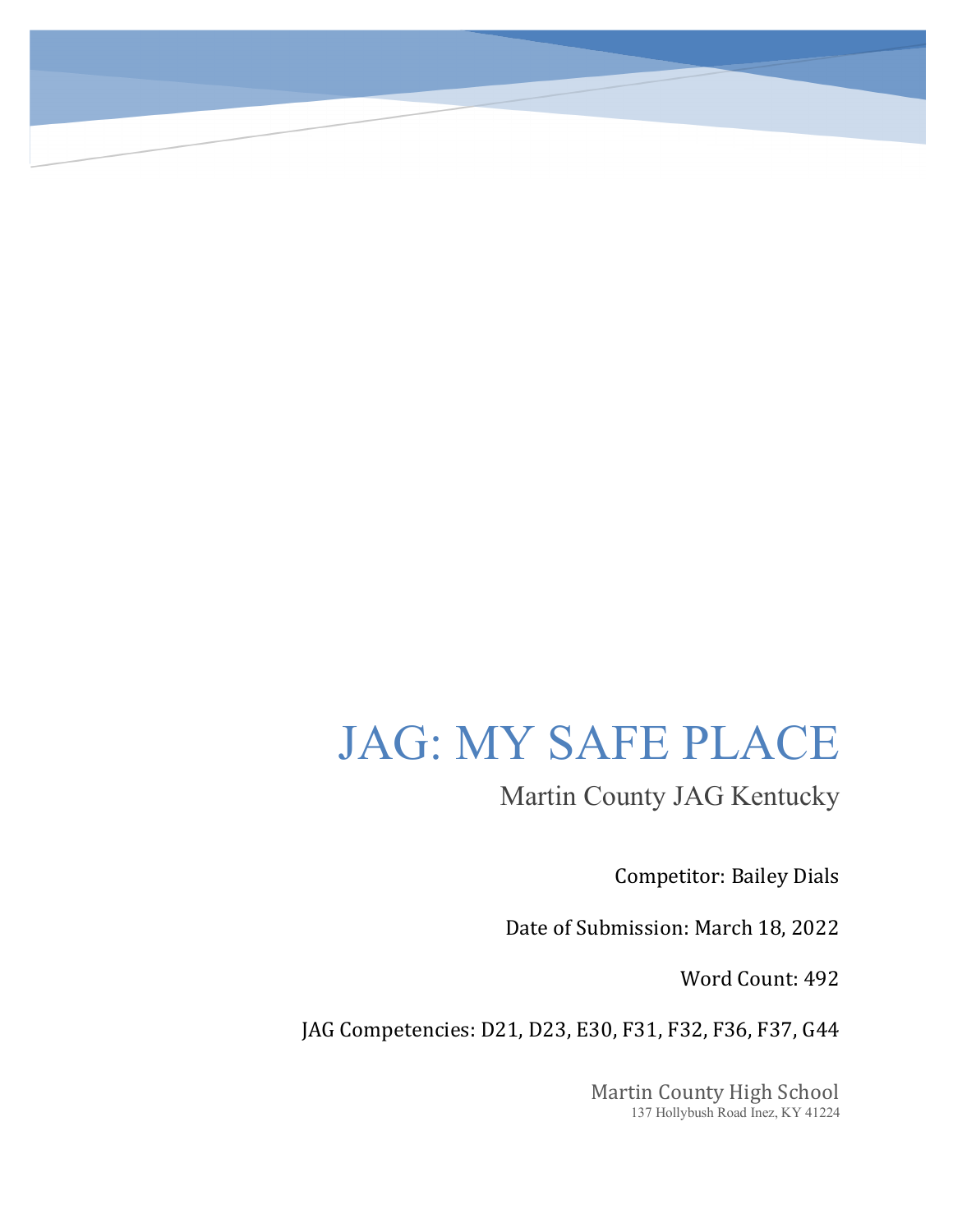Henry Ford once said, "Coming together is a beginning, staying together is progress, and working together is success.". As a member of JAG Kentucky, these words mean alot to me and my fellow members. In the JAG program, working together is crucial in order to prepare participants to be leaders in their personal and professional lives. My fellow classmates and I have the opportunity to create a tight-knit bond while also helping the members of our community.

My JAG program has allowed me to give back to my community in a multitude of ways. We've participated in many different community service projects such as Trunk or Treat, creating Valentines for the Nursing Home, making an appreciation video for our board of education, and helping out with the Christmas in the Mountains celebration. Being able to participate in projects like Trunk or Treat and Christmas in the Mountains is very important to me because it allows me and my classmates to provide the children in our community with opportunities and experiences that I wasn't provided in my youth.

When I was young, I was separated from both of my parents and put into the custody of my grandmother along with my sisters. Growing up, my grandmother struggled to provide for all of her grandchildren and we often couldn't afford to get the same experiences as other kids around us. Me and my sisters were often left out by our peers, but when I joined JAG, I found where I belonged and I realized that I can be anything I want to be, no matter what background I come from. Many of my closest and most meaningful friendships have been made through JAG, and I've learned some of the most valuable lessons through this program, like the importance of working together.

My JAG programs Christmas in the Mountains and Trunk or Treat programs would not have been successful if we didn't have all of our members working together to make them the